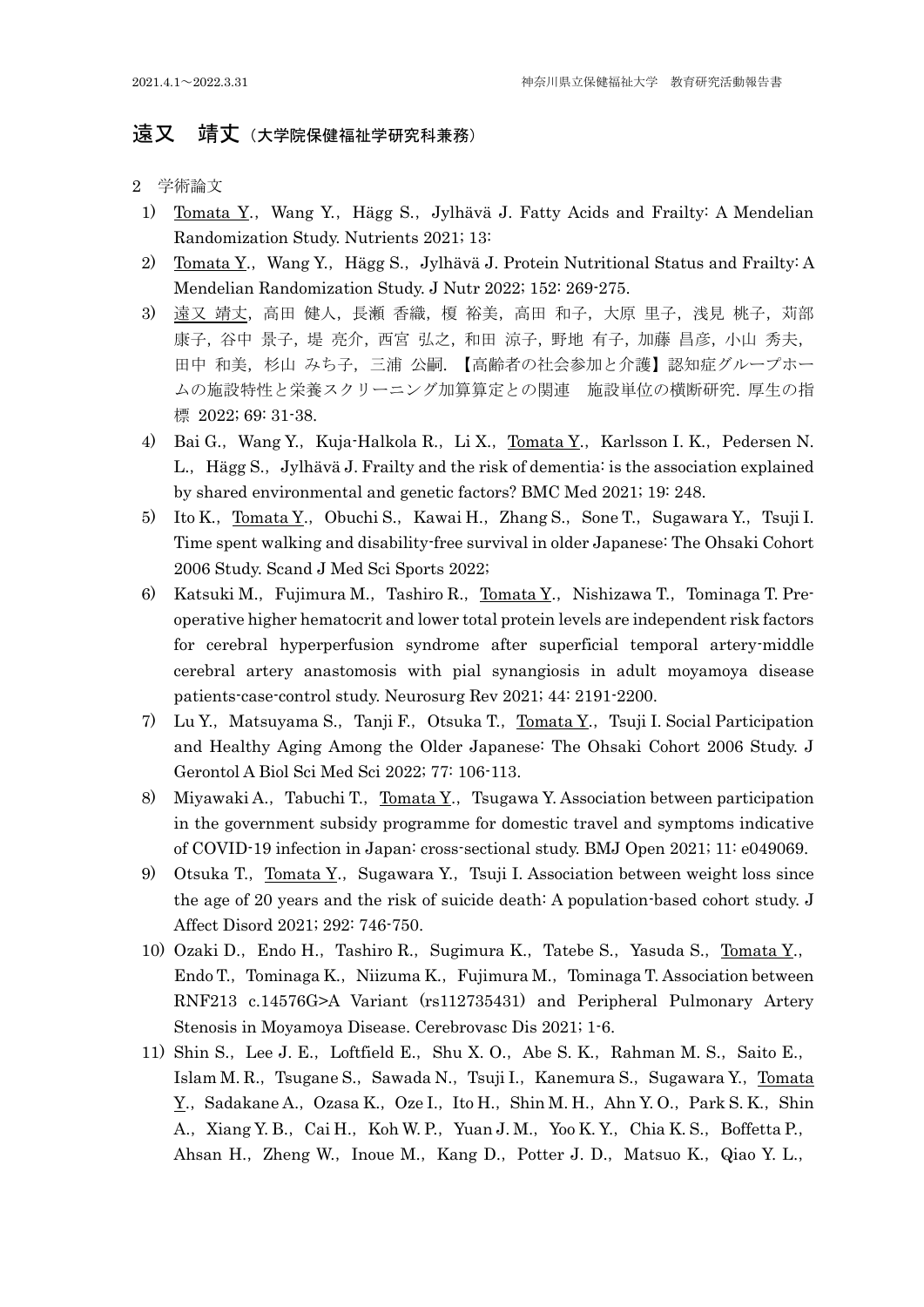Rothman N., Sinha R. Coffee and tea consumption and mortality from all causes, cardiovascular disease and cancer: a pooled analysis of prospective studies from the Asia Cohort Consortium. Int J Epidemiol 2021;

- 12) Yang J. J., Yu D., Shu X. O., Freedman N. D., Wen W., Rahman S., Abe S. K., Saito E., Gupta P. C., He J., Tsugane S., Gao Y. T., Xiang Y. B., Yuan J. M., Tomata Y., Tsuji I., Sugawara Y., Matsuo K., Ahn Y. O., Park S. K., Chen Y., Pan W. H., Pednekar M., Gu D., Sawada N., Cai H., Li H. L., Koh W. P., Wang R., Zhang S., Kanemura S., Ito H., Shin M. H., Wu P. E., Yoo K. Y., Ahsan H., Chia K. S., Boffetta P., Inoue M., Kang D., Potter J. D., Zheng W. Quantifying the association of lowintensity and late initiation of tobacco smoking with total and cause-specific mortality in Asia. Tob Control 2021; 30: 328-335.
- 13) Yang J. J., Yu D., Shu X. O., Wen W., Rahman S., Abe S., Saito E., Gupta P. C., He J., Tsugane S., Gao Y. T., Yuan J. M., Koh W. P., Sadakane A., Tomata Y., Tsuji I., Sugawara Y., Matsuo K., Ahn Y. O., Park S. K., Chen Y., Inoue M., Kang D., Zheng W. Reduction in total and major cause-specific mortality from tobacco smoking cessation: a pooled analysis of 16 population-based cohort studies in Asia. Int J Epidemiol 2022; 50: 2070-2081.
- 14) 長谷川 未帆子,高田 健人,長瀬 香織,浅見 桃子,濱田 秋平,遠又 靖丈,田中 和美, 対部 康子, 堤 亮介, 谷中 景子, 加藤 すみ子, 松山 紗奈江, 古明地 夕佳, 榎 裕美, 高田 和子,加藤 昌彦,小山 秀夫,杉山 みち子,三浦 公嗣. 介護保険施設における栄 養ケア・マネジメントのあり方と「低栄養リスク」「誤嚥性肺炎による入院」「経口維持の 看取り」「在宅復帰」との関連 2019 年度全国施設横断調査から. 日本健康・栄養システ ム学会誌 2021; 20: 10-22.
- 3 その他の著作
- 1) 遠又 靖丈. フレイル・サルコペニア・認知症予防!管理栄養士・栄養士もここまでできる (第 2 回) 認知症予防に関する栄養・食事のエビデンス. 日本栄養士会雑誌 2021; 64: 496-499.
- 2) 令和3年度障害者総合福祉推進事業費補助金「障害者特性を踏まえた栄養ケア・マネ― ジメントのあり方に関する調査研究」報告書
- 3) 令和 3 年度老人保健健康推進事業(老人保健推進費等補助金) 「介護保険施設等における 栄養ケア・マネジメントの実態に関する調査研究事業」報告書
- 4 学会,協会,公的団体の委員など
- 1) Int J Environ Res Public Health, Editorial Board Member
- 2) Int J Environ Res Public Health, Guest editor (Special Issue "Dementia Research: Epidemiology and Public Health")
- 3) Nutrients, Guest editor (Special Issue "Epidemiological Study of Fatty Acids for Healthy Ageing")
- 4) 日本公衆衛生学会,日本公衆衛生雑誌 査読委員
- 5) 日本健康・栄養システム学会,「障害者特性を踏まえた栄養ケア・マネージメントのあり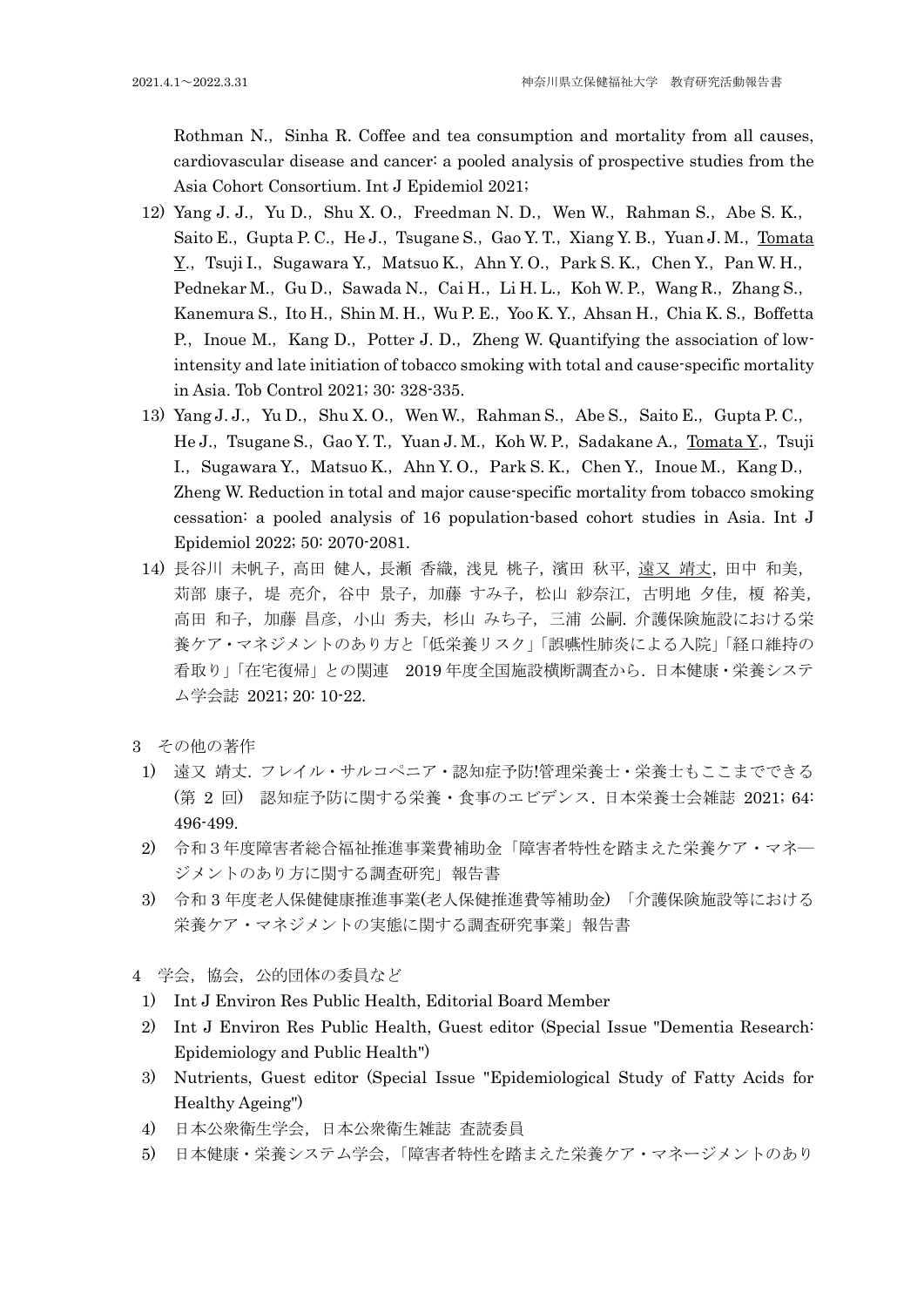方に関する調査研究」,委員・実態調査小委員会副委員長

- 6) 日本健康・栄養システム学会,「介護保険施設等における栄養ケア・マネジメントの実態 に関する調査研究事業」,研究委員
- 7) 厚生労働科学研究費補助金(疾病・障害対策研究分野 難治性疾患政策研究),「もやもや 病(ウイリス動脈輪閉塞症)における難病の医療水準の向上や患者の QOL 向上に資する 研究」,研究協力者
- 8) 厚生労働行政推進調査事業補助金(政策科学推進研究事業),「高齢者の保健事業と介護 予防の一体的実施推進に係る検証のための研究」,研究協力者
- 9) 日本栄養士会,「介護報酬データベース構築ワーキング」,委員
- 10) 22nd IUNS-International Congress of Nutrition, Program coordinator ([Special Lecture] The importance of nutrition for dementia and frailty: Evidence from epidemiological studies in aging)
- 5 社会貢献
- 1) 研修会講師:東京都健康長寿医療センター研究所,第 15 回口腔機能支援センター研修会 「Healthy Ageing にむけた栄養関連のエビデンス:低栄養状態と認知症予防を中心に」 (2021 年 7 月 18 日)
- 2) 研修会講師:オープンセミナー「健康寿命延伸に向けた栄養・食事の意義と口腔分野へ の期待」(神奈川歯科大学主催) (2021年9月9日)
- 6 講演,放送
	- 1) 遠又 靖丈.日本機能性食品医用学会教育セミナー2021,「講演1.日本食の健康有益性 に関する疫学的エビデンス」(2021 年9月 12 日)
	- 2) 遠又 靖丈.東京栄養サミット 農林水産省サイドイベント,セッション 5:栄養課題解決 に向けた日本の知見と提言~「個人の状況に応じた栄養改善」の実現に向けた食文化・ 食習慣へのアプローチと企業の貢献(2021年12月8日)

7 学会等での活動

- 1) 学会発表(シンポジウム)
	- (1) 遠又 靖丈.シンポジウム 22 これからの糖尿病食事療法における課題と展望(The issues to be solved in the guideline of nutrition therapy),  $\left[ S22-2 \right]$  食事パターン の意義:特に日本食の研究について」第 64 回日本糖尿病学会年次学術集会(2021 年5月 22 日)
- 2) 学会発表(一般演題)
	- (1) 阪野 優紀香,野村 美帆,原 里紗子,浅見 桃子,向井 友花,遠又 靖丈. 食事由来 腸内細菌代謝物トリメチルアミン-N-オキシドと炎症性腸疾患リスク:Mendelian randomization 法. 第 75 回日本栄養・食糧学会大会
	- (2) 高田 健人,尾原 愛子,小島 千尋,杉村 希美,山梨 央斗音,長瀬 香織,田中 和 美, 榎 裕美, 古明地 夕佳, 高田 和子, 苅部 康子, 谷中 景子, 堤 亮介, 松山 紗 奈江, 加藤 すみ子, 長谷川 未帆子, 遠又 靖丈, 浅見 桃子, 濱田 秋平, 加藤 昌 彦,小山 秀夫,杉山 みち子,三浦 公嗣. 介護保険施設入所者における入所前の居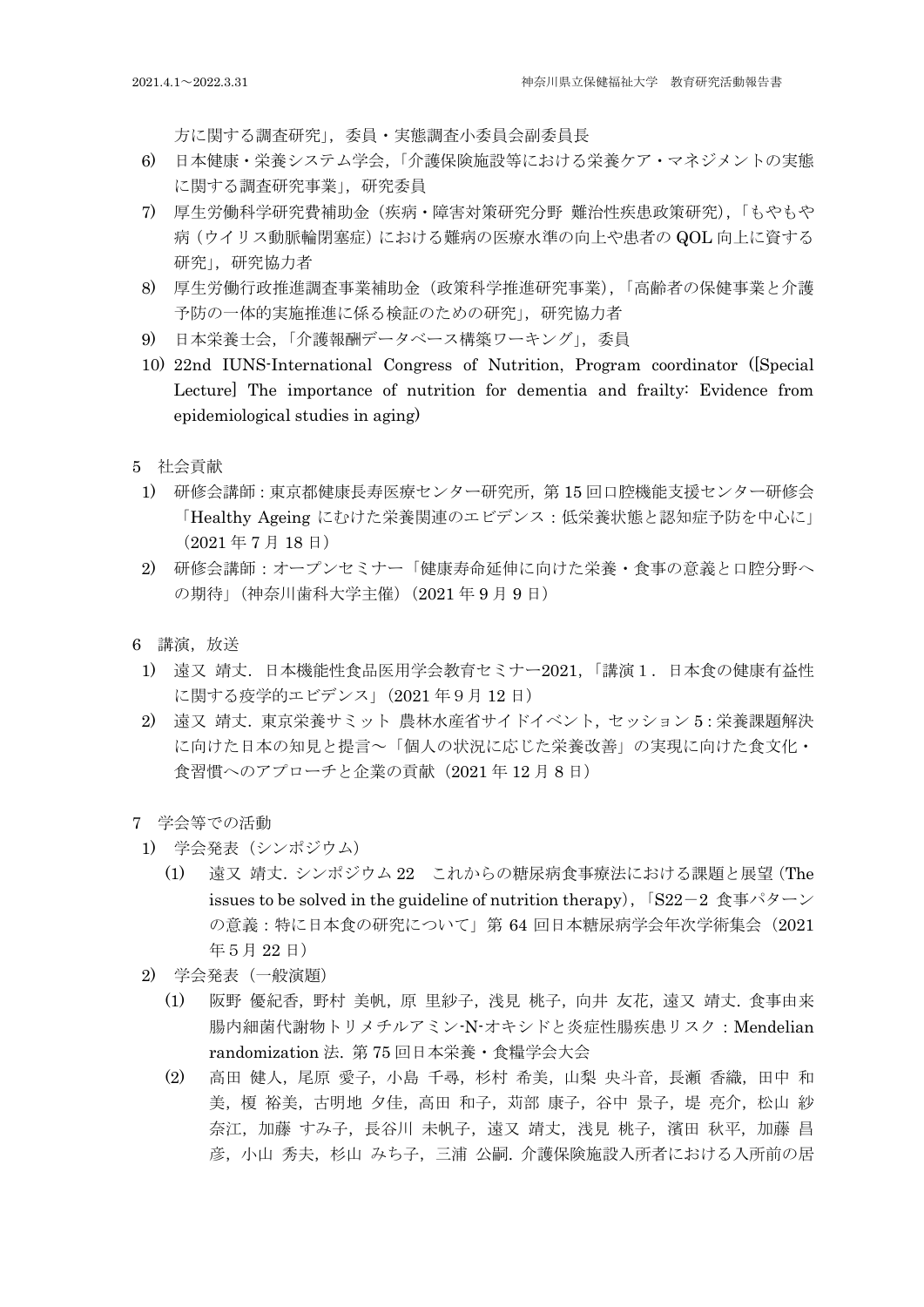所(他の介護保険施設・一般病床・居宅)との栄養情報連携. 第 21 回日本健康・栄養 システム学会大会

- (3) 原里紗子、遠又靖丈、阪野優紀香、野村美帆、大塚達以、田淵貴大.日本における COVID-19 感染拡大後の外出自粛と体重増加との関連:JACSIS 研究. 第 80 回日 本公衆衛生学会総会
- (4) 野村美帆、阪野優紀香、原里紗子、大塚達以、田中琴音、遠又靖丈. 多価不飽和脂肪 酸と神経性食欲不振症との関連:Mendelian randomization による研究. 第 80 回 日本公衆衛生学会総会
- 8 学内教育活動
- 1) 授業担当科目
	- (1) エビデンス・ベースド・ヘルスケア(科目責任者)
	- (2) 公衆衛生学Ⅰ(科目責任者)
	- (3) 公衆衛生学Ⅱ(科目責任者)
	- (4) 公衆栄養学Ⅰ(科目責任者)
	- (5) 公衆栄養学Ⅱ(科目責任者)
	- (6) 公衆栄養学実習(科目責任者)
	- (7) 公衆栄養学臨地実習Ⅰ(科目責任者)
	- (8) 公衆栄養学臨地実習Ⅱ(科目責任者)
	- (9) 健康科学概論
	- (10) 栄養教育総論
	- (11) 卒業研究(3名)
	- (12) 外書講読
	- (13) 栄養政策論
	- (14) 栄養実践活動調査研究特論
	- (15) 栄養ケア・マネジメント特論(科目責任者)
	- (16) 栄養ケア・マネジメント特論演習(科目責任者)
	- (17) 多職種連携システム開発演習
	- (18) 保健福祉栄養評価演習
- 2) 実践教育センター
	- (1) 栄養ケア・マネジメント課程
	- (2) 地域栄養診断と計画づくり研修
- 3) 2021 年度研究発表会(研究委員会主催):「Mendelian randomization(メンデルランダ ム化)による栄養学的因子の健康影響の検討」
- 9 学内各種委員会活動
- 1) 研究倫理審査委員会 委員
- 2) 研究科入試委員会 委員
- 10 科学研究費補助金,その他の補助金などの受託
- 1) 厚生労働科学研究費補助金公募研究課題「管理栄養士養成施設における管理栄養士の卒